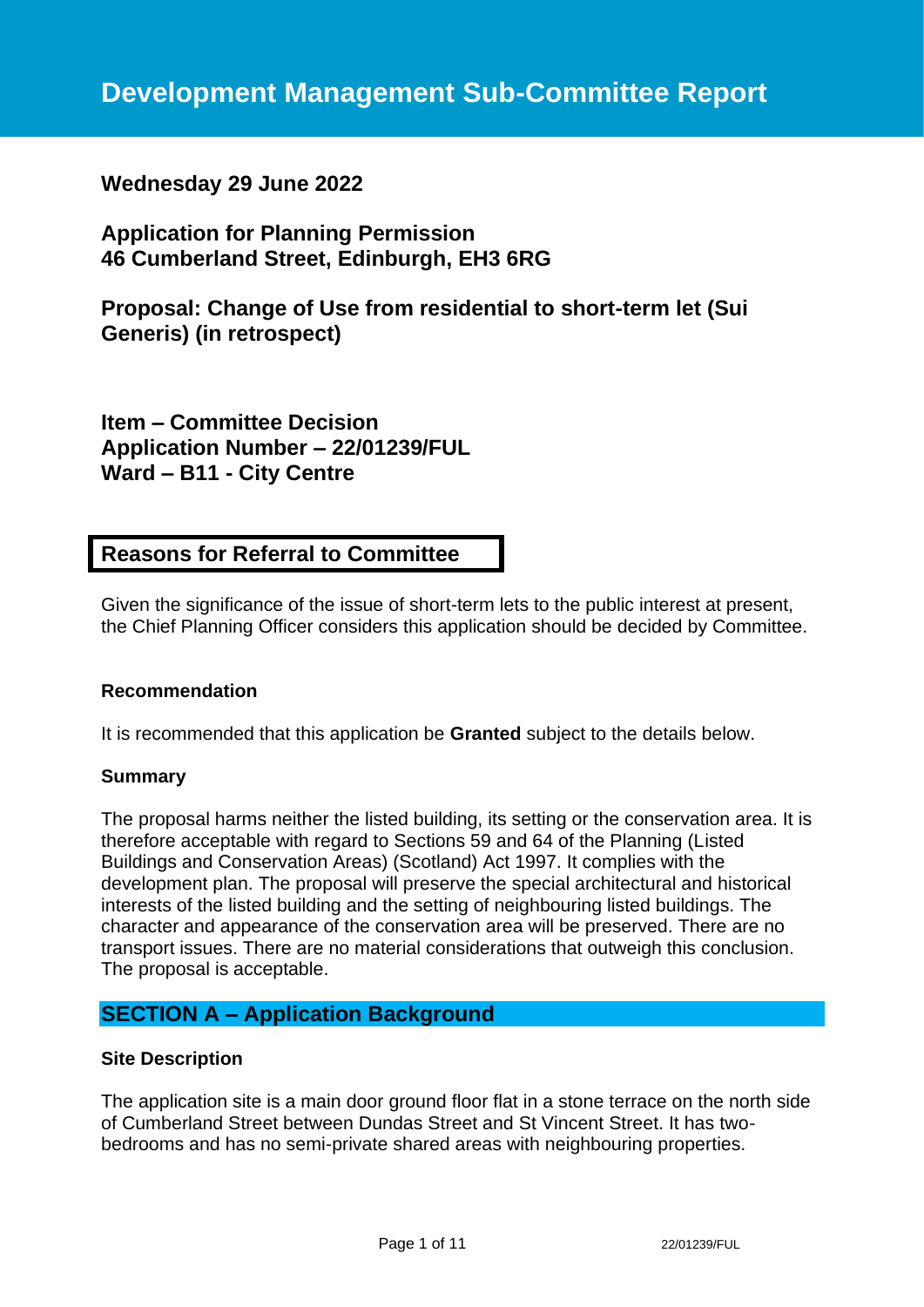The street is predominantly residential as is the surrounding area although there are other uses such as shops in the wider surrounding area. Bus routes are nearby on Dundas Street and the city centre is within walking distance.

The property is a Category A listed Building (ref: LB28614; date of listing 10 November 1966) in a terrace of A listed buildings (36-62B (even numbers) Cumberland Street and 1,2,4,6,7,7A and 8 North West Cumberland Street Lane, including railings).

The application property is in the New Town Conservation Area (Second New Town of Edinburgh).

It is also within the Old Town/New Town World Heritage Site (Northern New Town) and the New Town Gardens Historic Garden/Designed Landscape.

## **Description Of The Proposal**

The application seeks permission to change the residential use to a short term let for visitor accommodation, i.e., to a holiday let use. The two bedrooms would provide for four guests to stay.

No internal or external physical changes are proposed.

The applicant has advised that the property has been used as a short term let since 2015. Therefore, the application is retrospective.

#### **Supporting Information**

Planning Statement

#### **Relevant Site History**

No relevant site history.

## **Other Relevant Site History**

No other relevant planning site history.

#### **Pre-Application process**

There is no pre-application process history.

## **Consultation Engagement**

No consultations undertaken.

#### **Publicity and Public Engagement**

**Date of Neighbour Notification:** 23 March 2022 **Date of Renotification of Neighbour Notification:** Not Applicable **Press Publication Date(s):** 1 April 2022; **Site Notices Date(s):** 29 March 2022; **Number of Contributors: 1**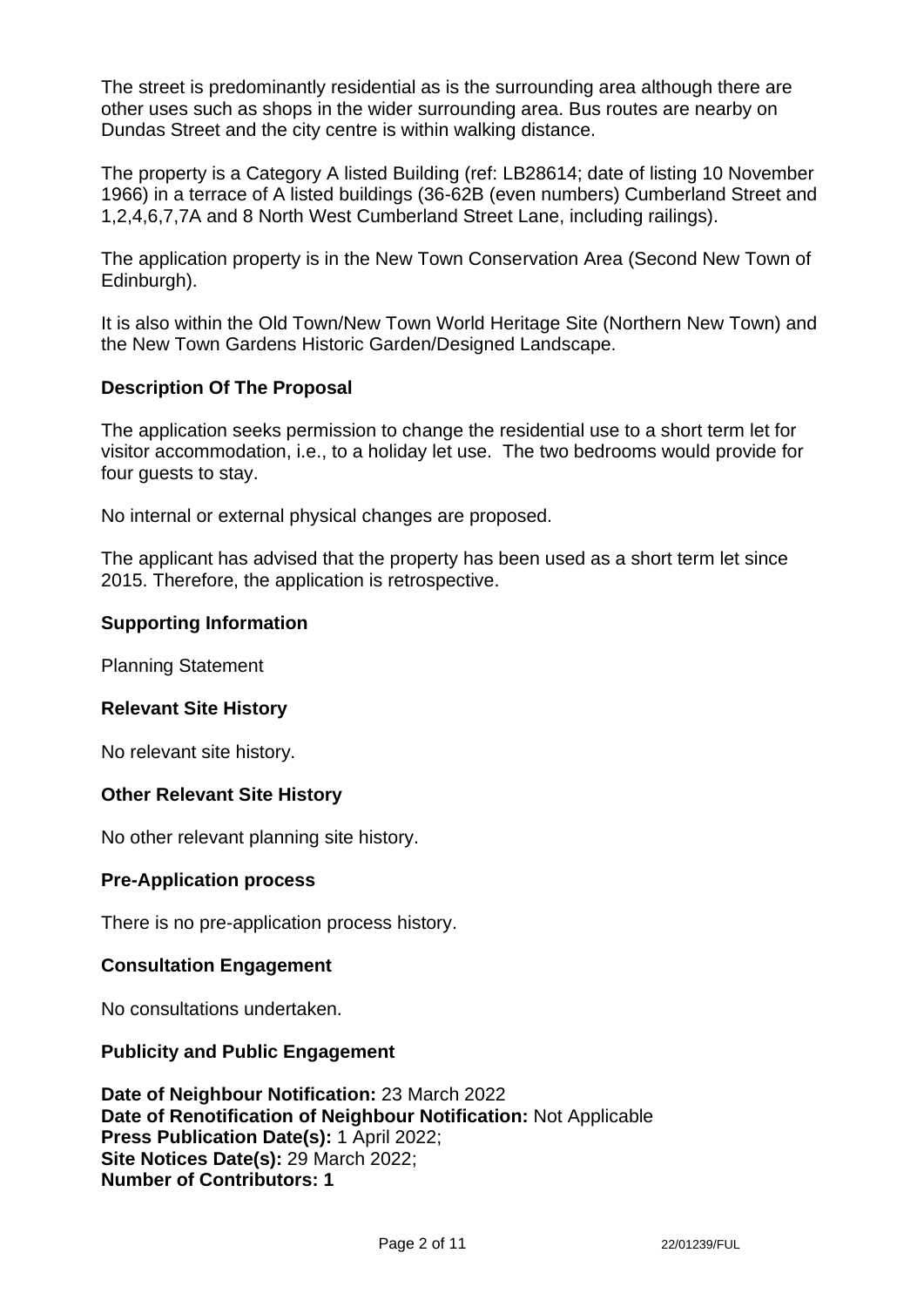# **Section B - Assessment**

#### **Determining Issues**

Due to the proposals relating to a listed building(s) and being within a conservation area, this report will first consider the proposals in terms of Sections 59 and 64 of the Planning (Listed Buildings and Conservation Areas) (Scotland) Act 1997 (the "1997 Heritage Act"):

a) Is there a strong presumption against granting planning permission due to the proposals:

- I. harming the listed building or its setting? or
- II. conflicting with the objective of preserving or enhancing the character or appearance of the conservation area?

b) If the strong presumption against granting planning permission is engaged, are there any significant public interest advantages of the development which can only be delivered at the scheme's proposed location that are sufficient to outweigh it?

This report will then consider the proposed development under Sections 25 and 37 of the Town and Country Planning (Scotland) Act 1997 (the 1997 Act):

If the proposal is in accordance with the development plan the determination should be to grant planning permission unless material considerations indicate otherwise?

If the proposal is not in accordance with the development plan the determination should be refuse planning permission unless material considerations indicate otherwise?

In the assessment of material considerations this report will consider:

- − the Scottish Planning Policy presumption in favour of sustainable development, which is a significant material consideration due to the development plan being over 5 years old;
- − equalities and human rights;
- public representations; and
- any other identified material considerations.

#### **Assessment**

To address these determining issues, it needs to be considered whether:

#### **a) The proposals harm the listed building and its setting?**

The following HES guidance is relevant in the determination of this application:

- Managing Change in the Historic Environment: Guidance on the principles of listed buildings
- Managing Change in the Historic Environment: Setting
- Managing Change in the Historic Environment: Interiors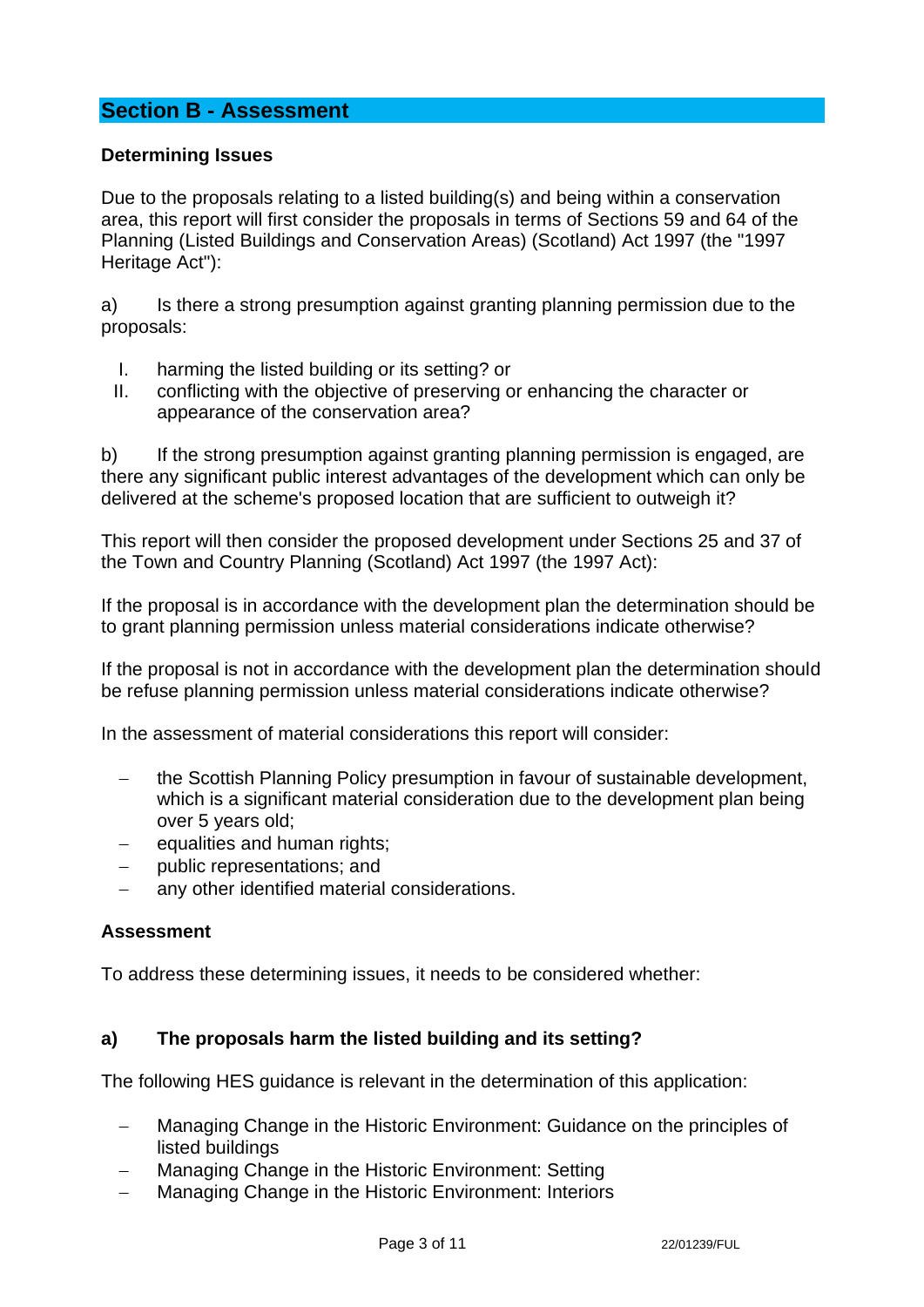Managing Change in the Historic Environment: Interim Guidance on the principles of listed building consent sets out the principles for assessing the impact of a development on a listed building.

Managing Change in the Historic Environment: Setting sets out the principles that apply to developments affecting the setting of historic assets or places including listed buildings and conservation areas. It includes factors to be considered in assessing the impact of a change on the setting.

Managing Change in the Historic Environment: Interiors sets out the principles that apply to altering the interiors of historic buildings and states that the interior makes a substantial contribution to the special architectural or historic interest of a building.

There are no external or internal alterations proposed. As such, the proposal will not have an adverse impact on or cause harm to the listed building. The setting of the listed building and the setting of neighbouring listed buildings will be unaffected by the proposal. Adapting the use of the building for short term letting will ensure its continued use.

## **Conclusion in relation to the listed building**

The proposal harms neither the listed building, its setting or the conservation area. It is therefore acceptable with regard to Sections 59 and 64 of the Planning (Listed Buildings and Conservation Areas) (Scotland) Act 1997.

## **b) The proposals harm the character or appearance of the conservation area?**

Section 64(1) of the Planning (Listed Buildings and Conservation Areas) (Scotland) Act 1997 states:

"In exercise, with respect to any buildings or other land in a conservation area, of any powers under any of the provisions in subsection (2), special attention shall be paid to the desirability of preserving or enhancing the character or appearance of that area."

The New Town Conservation Area represents a planned urban concept of European significance with an overriding character of Georgian formality. Stone built terrace houses and tenements, built to the highest standards, overlook communal private gardens; to the rear are lanes with mews buildings, many of which are now in housing use. The importance of the area lies in the formal plan layout of buildings, streets, mews and gardens and in the quality of the buildings themselves.

In terms of the character of the conservation area, the proposal will provide accommodation for tourists and individuals visiting the city, within a wider mixed use area close to the city centre. The proposal will not have a negative impact on the character of the conservation area.

There are no external alterations and the development preserves both the character and appearance of the conservation area. The change of use from a two-bedroom domestic flat to a short-term holiday let (STL) will not have any material impact on the character of the conservation area. The proposed change of use would preserve the appearance of the conservation area.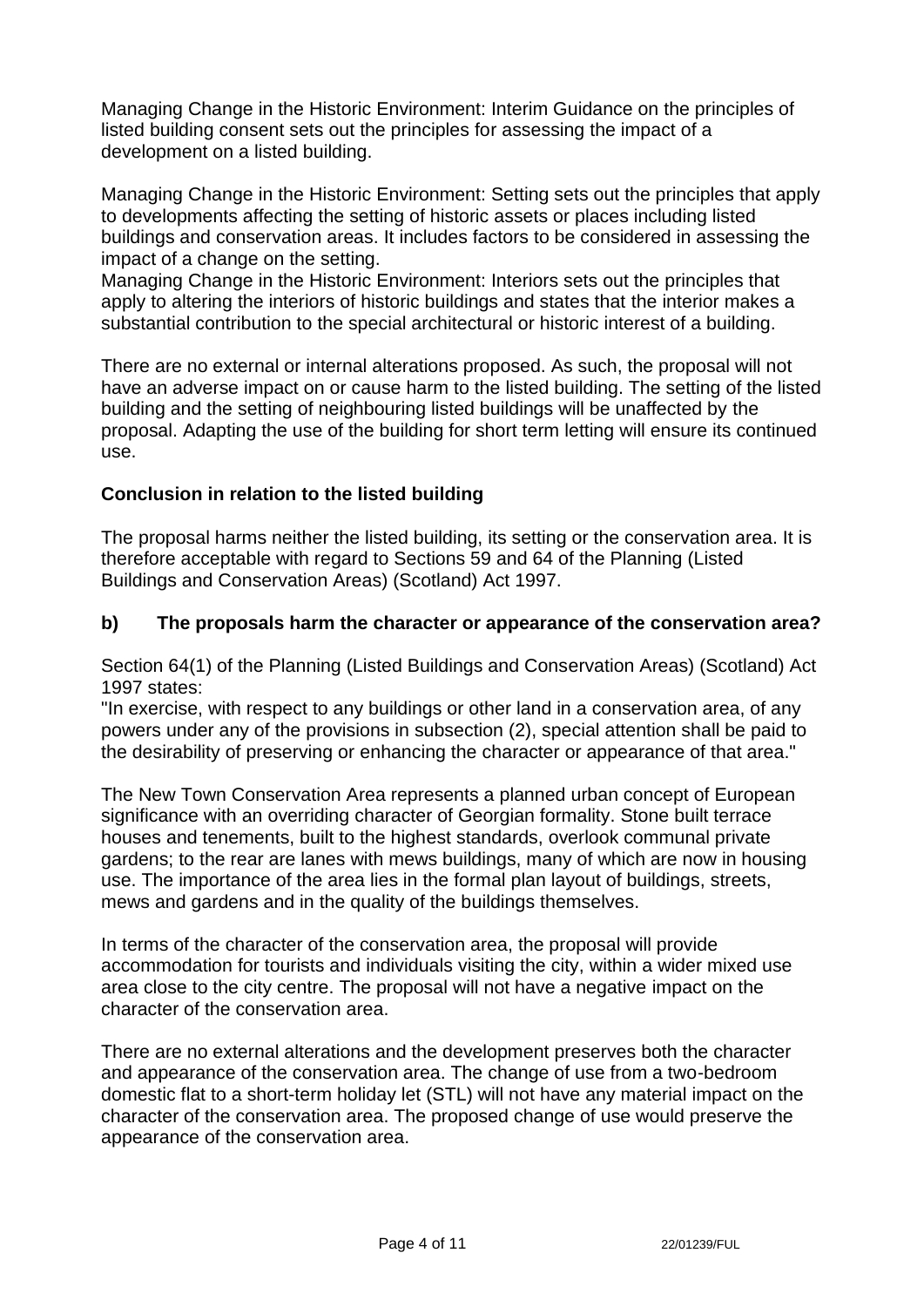## **Conclusion in relation to the conservation area**

The proposal does not harm the conservation area. Therefore, it is acceptable with regard to Section 64 of the Planning (Listed Buildings and Conservation Areas) (Scotland) Act 1997.

## **c) The proposals comply with the development plan?**

The development plan comprises the Strategic and Local Development Plans. The relevant Edinburgh Local Development Plan 2016 (LDP) policies to be considered are:

- − LDP Environment policies LDP Environment policy Env3, Env 4, Env 6, Env 1
- − LDP Delivering the Strategy policy Del 2
- − LDP Housing policy Hou 7
- − LDP Transport policies Tra 2, Tra 3

The non-statutory 'Listed Buildings and Conservation Area' guidance is a material consideration that is relevant when considering policies Env 4 and Env 6.

#### Listed Buildings and setting

LDP Environment policy Env 4 (Listed Buildings - Alterations and Extensions) seeks to ensure that proposals to alter or extend a listed building are justified; that there will be no unnecessary damage to historic structures or diminution of its interest; and that additions are in keeping with other parts of the building.

LDP Environment policy Env 3 (Listed Buildings - Setting) states that development affecting the setting of a listed building will be permitted only if not detrimental to the appearance or character of the building, or to its setting.

The impact on the listed building, its setting and the setting of neighbouring listed buildings has been assessed in section a) above which concluded that the special architectural and historic interest of the building would not be harmed and the setting of the listed buildings would be preserved. As the proposal complies with the statutory test, it therefore also complies with LDP policies Env 3 and Env 4.

## Conservation Area

LDP Policy Env 6 (Conservation Areas - Development) states that development within a conservation area will be permitted if it preserves or enhances the special character or appearance of the conservation area and is consistent with the relevant conservation area character appraisal and demonstrates high standards of design and utilises materials appropriate to the historic environment.

The impact on the character and appearance of the conservation area has been considered above in b). It was concluded that the change of use would not have any material impact on the character of the conservation area and would preserve the appearance of the conservation area.

The proposal complies with LDP Policy Env 6.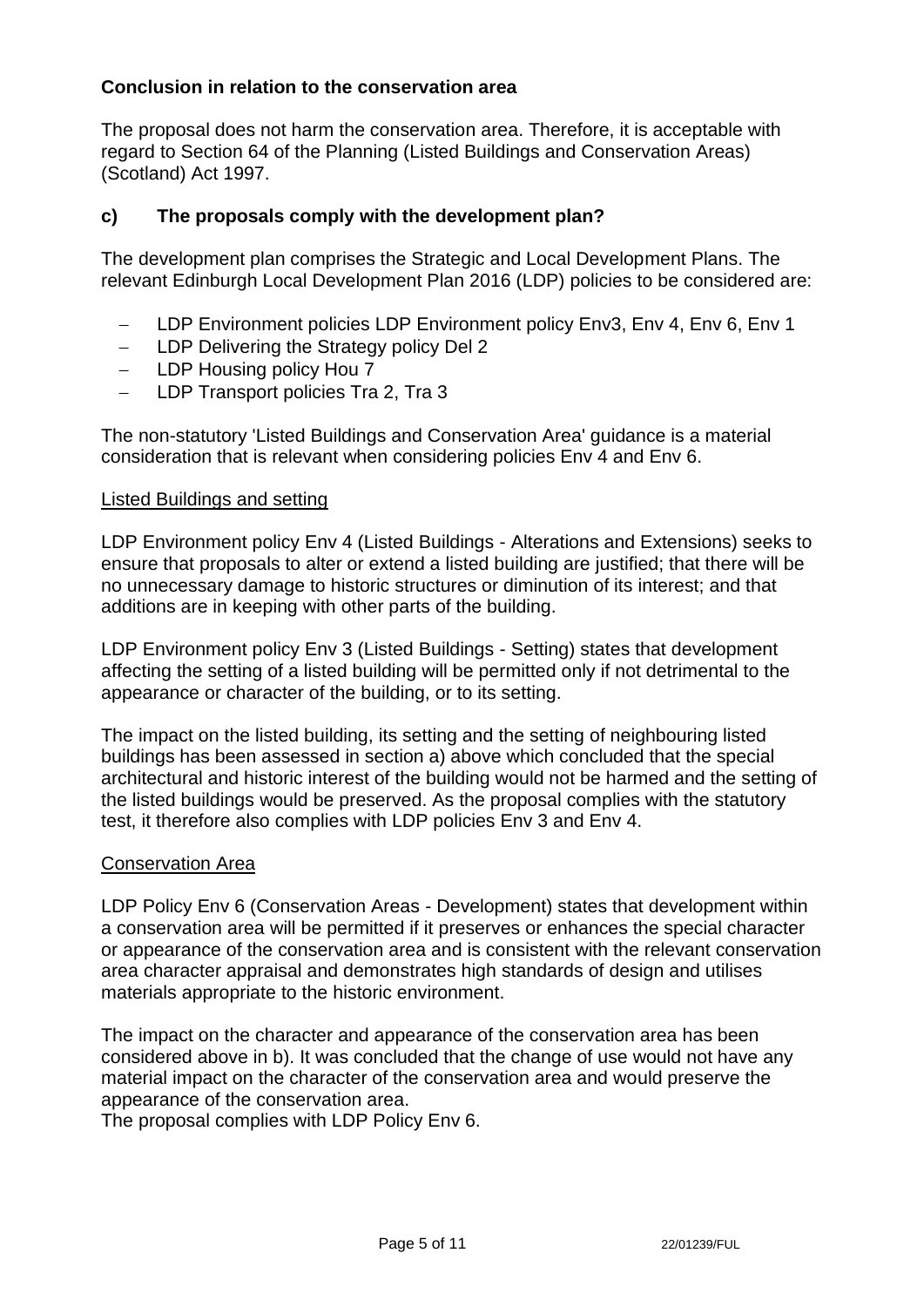## World Heritage Site

LDP Policy Env 1 states development which would harm the qualities which justified the inscription of the Old and New Towns of Edinburgh and/or the Forth Bridge as World Heritage Sites or would have a detrimental impact on a Site's setting will not be permitted.

The inscription reasons are set out in the Edinburgh World Heritage Site Management Plan as follows:

The Old and New Towns of Edinburgh World Heritage Site (WHS) met two criteria - Criterion (ii) - Have exerted great influence, over a span of time or within a cultural area of the world, on developments in architecture, monumental arts, or town planning and landscape design. The successive planned extensions of the New Town, and the high quality of its architecture, set standards for Scotland and beyond, and exerted a major influence on the development of urban architecture and town planning throughout Europe, in the 18th and 19th centuries.

Criterion (iv) - Be an outstanding example of a type of building or architectural ensemble or landscape which illustrates (a) significant stage(s) in human history.

The proposed change of use as short stay let does not affect the reasons for the inscription and therefore meets policy Env 1. In addition, the Management Plan notes the importance of the value of the WHS to tourism industry and business community and stresses the importance of sustainable tourism. The proposal will not have a detrimental impact on the Outstanding Universal Value of the World Heritage Site.

The proposal complies with LDP Policy Env 1.

## Principle of development

The main policy that is applicable to the assessment of short stay lets (STLs) is LDP policy Hou 7 (Inappropriate Uses in Residential Areas) which states that developments, including changes of use which would have a materially detrimental impact on the living conditions of nearby residents, will not be permitted. There are no policies relating specifically to the loss of housing stock or the control of short stay lets in the current LDP.

The non-statutory Guidance for Businesses states that an assessment of a change of use of dwellings to short stay lets will have regard to:

- The character of the new use and of the wider area;
- − The size of the property;
- − The pattern of activity associated with the use including numbers of occupants, the period of use, issues of noise, disturbance and parking demand and
- − The nature and character of any services provided.

In connection to short stay lets it states - "The Council will not normally grant planning permission in respect of flatted properties where the potential adverse impact on residential amenity is greatest".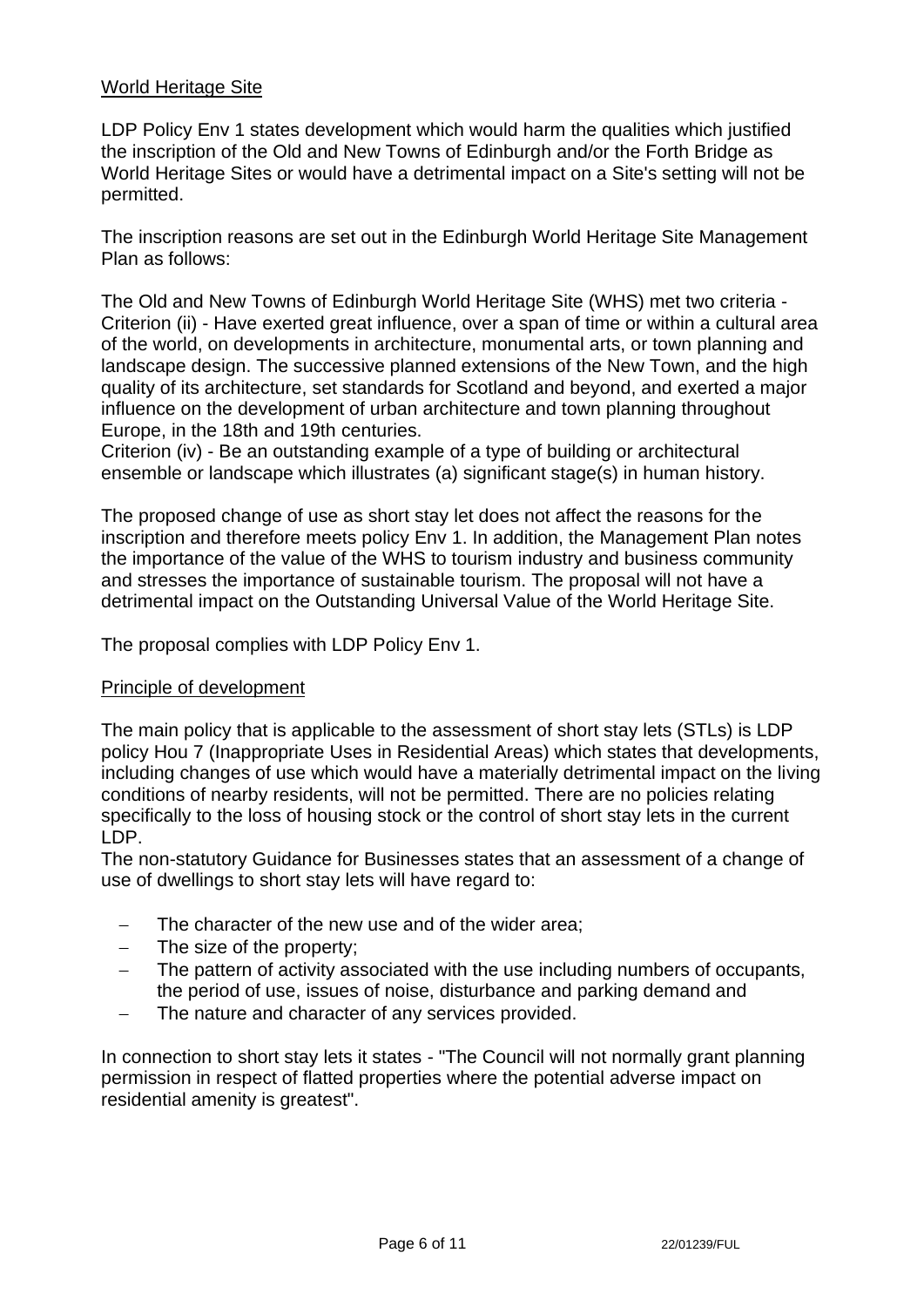There has been a number of appeal decisions which have helped to assess whether short stay letting is acceptable or not. These appeals are material planning considerations. The main determining issues in these cases relate to the following:

- The location of the property and, in particular, whether it is part of a common stair shared by residents. Typically, appeals are successful where the property has its own private access;
- The frequency of movement and likely disturbance for neighbours, and whether this is likely to be more than a full-time tenant occupying the flat. Generally, the smaller the flat the less likelihood of disturbance to neighbours;
- The impact on the character of the neighbourhood. Again, this often relates to the size of the property and whether anyone renting it for a few days is likely to shop or use local services any differently from a long-term tenant;
- The nature of the locality and whether the property is located within an area of activity such as being on a busy road or near shops and other commercial services. As such, residents would be accustomed to some degree of ambient noise/ disturbance.

These appeals have also found that short stay visitor accommodation units can be acceptable in predominately residential areas.

Paragraph 220 of the LDP acknowledges that tourism is the biggest source of employment in Edinburgh, providing jobs for over 31,000 people. Whilst there is not a specific LDP policy relating to the jobs created through the required care, maintenance and upkeep of STL properties, the economic benefits are a material planning consideration.

In this case the property has its own access and there is no access to semi-private or communal gardens. Any outside noise conflicts will be from the road outside to the front. Cumberland Street is mainly a residential street although there are two key thoroughfares, Dundas Street and St. Stephen Street/St. Vincent Street, at either end. There is, therefore, some low level ambient background noise and activity. The question is whether the conversion of this unit to a short term let will make that materially worse and so adversely impact on residential amenity.

This is a two bedroom property suitable for four persons and the likelihood of disturbance to neighbours is low. The property is currently being used as a short term let. Whilst any planning permission cannot be conditioned in terms of number of occupants, it is unlikely it will be used for large numbers of visitors which may impact on neighbours' amenity. The applicant has advised that the property has been used for short term lets since 2015. On the balance of probability, there will be no adverse impact on residential amenity and the proposal complies with LDP policy Hou 7.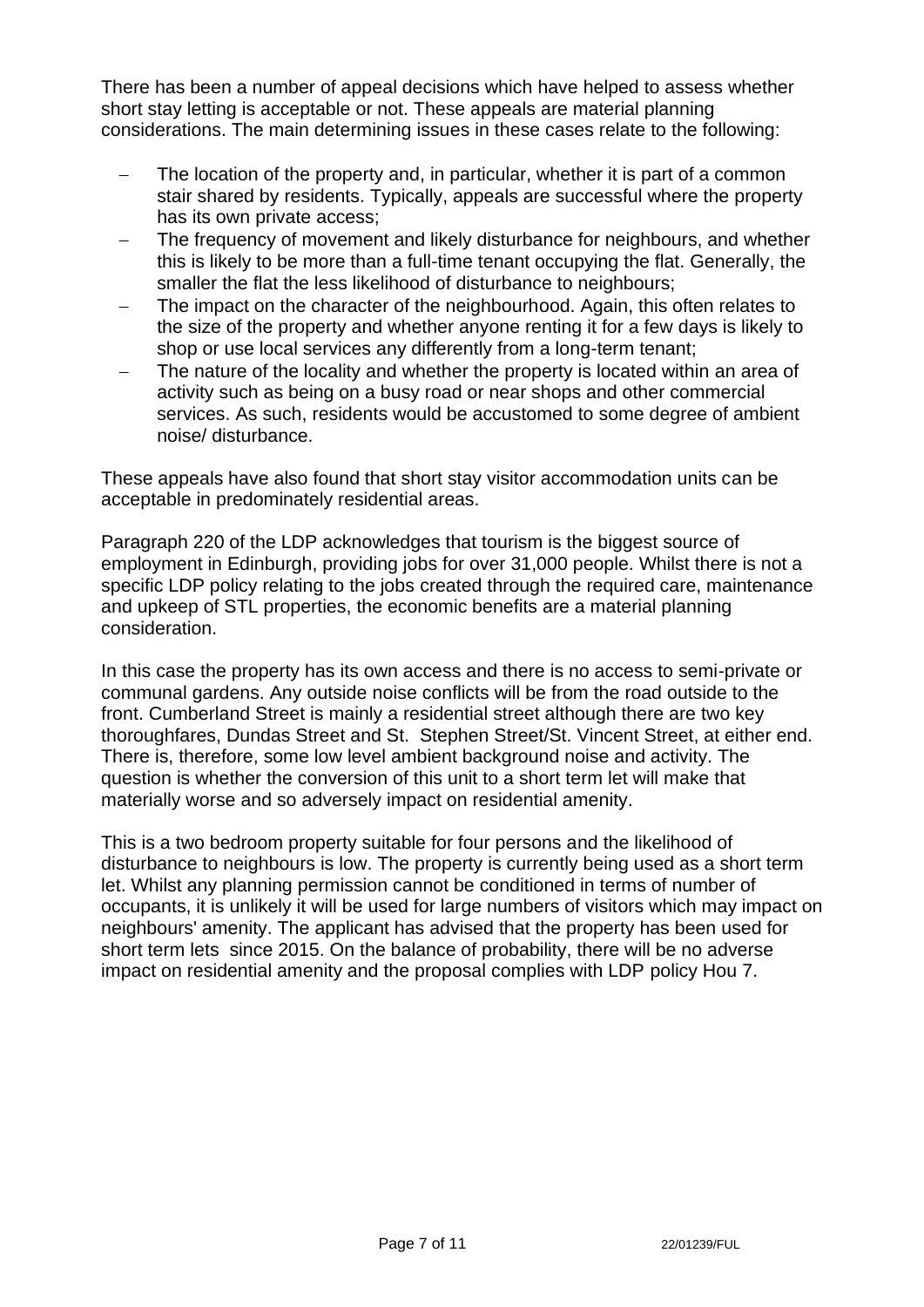## Neighbouring Amenity

Policy Hou 7 (Inappropriate Uses in Residential Areas) states that developments, including changes of use, which would have a materially detrimental effect on the living conditions of nearby residents, will not be permitted.

This has been considered above under heading Principle of development and it was concluded that there would be no adverse impact on residents. Anti-social behaviour such as noise disturbance can be dealt with through relevant legislation, such as by Police Scotland or Environmental Health Acts.

#### Transport and Parking

LDP policy Tra 2 - Private Car Parking encourages low car provision where a development is accessible to public transport stops and that existing off-street car parking spaces could adequately accommodate the proposed development.

LDP policy Tra 3 - Private Cycle Parking supports development where proposed cycle parking and storage provision complies with the standards set out in Council Guidance.

There is no vehicle parking and no cycle parking. Zero parking is acceptable and there is no requirement for cycle parking for short term lets.

The proposal complies with policies Tra 2 and Tra 3.

## **Conclusion in relation to the Development Plan**

The proposal complies with the development plan. It will preserve the special architectural and historical interests of the listed building and the setting of neighbouring listed buildings. The character and appearance of the conservation area will be preserved. The principle of the development is acceptable as it contributes to Edinburgh's strategic and regional role as a capital city and will not result in an unreasonable impact on neighbouring amenity. There are no transport issues.

## **d) There are any other material considerations which must be addressed?**

The following material planning considerations have been identified:

#### SPP - Sustainable development

Scottish Planning Policy (SPP) is a significant material consideration due to the LDP being over 5 years old. Paragraph 28 of SPP gives a presumption in favour of development which contributes to sustainable development. Paragraph 29 outlines the thirteen principles which should guide the assessment of sustainable development.

The proposal complies with Paragraph 29 of SPP. It will contribute to the economy and will make efficient use of existing infrastructure including supporting the nearby local centre (Dundas Street), nearby town centre (Stockbridge) and the City Centre. The application property is well placed for access to bus routes and within walking and cycling distance of facilities and infrastructure.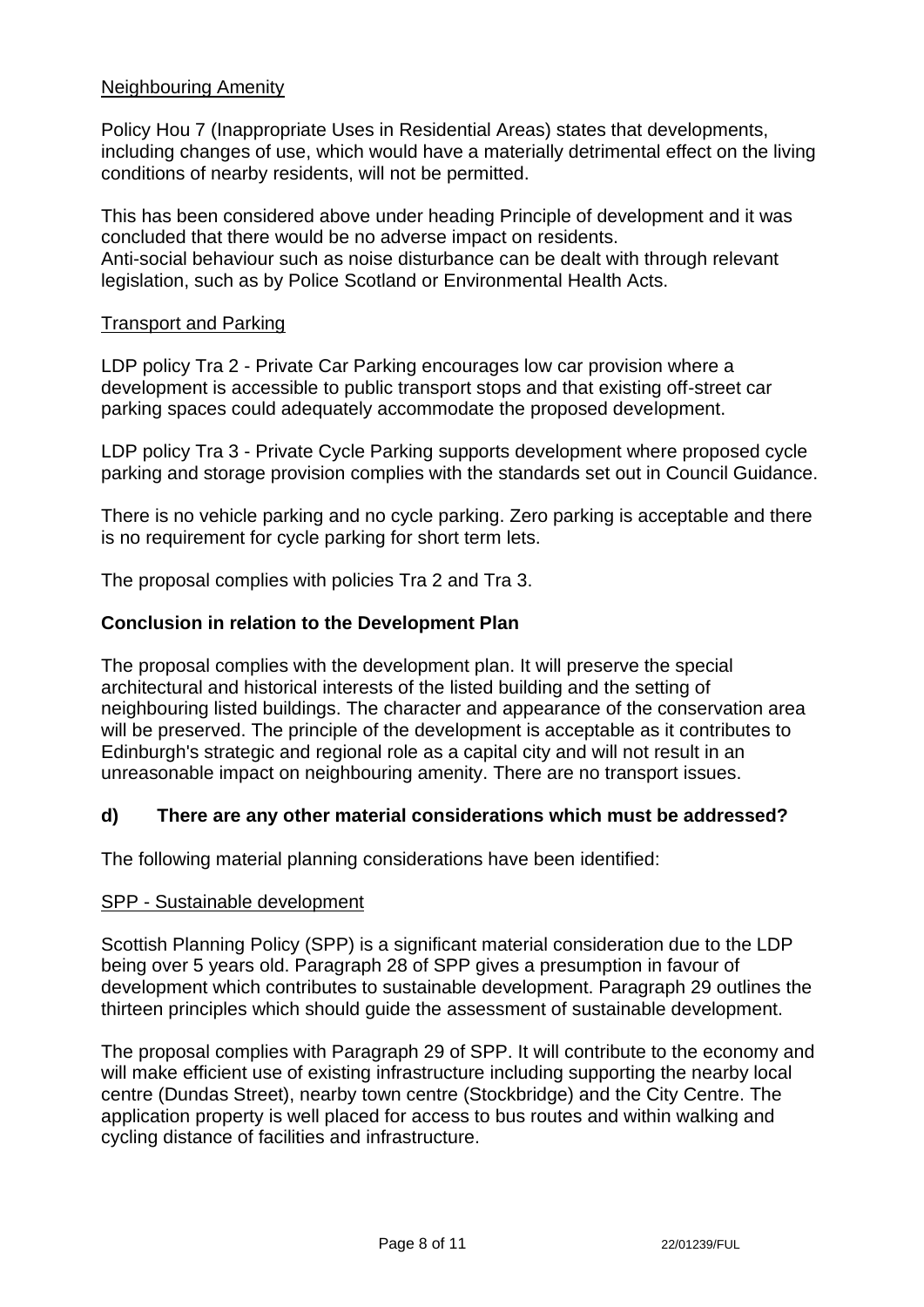## Emerging policy context

The Draft National Planning Framework 4 NPF 4 has been consulted on but has not yet been adopted. Therefore, little weight can be attached to it as a material consideration in the determination of this application.

While City Plan 2030 represents the settled will of the Council, it has not yet been submitted to Scottish Ministers for examination. As such, little weight can be attached to it as a material consideration in the determination of this application.

#### Equalities and human rights

Due regard has been given to section 149 of the Equalities Act 2010. No impacts have been identified.

Consideration has been given to human rights. No impacts have been identified through the assessment and no comments have been received in relation to human rights.

#### Public representations

A summary of the representations is provided below:

#### *material considerations*

None.

#### *non-material considerations*

Noise - internal. This is not a material planning consideration. Compliance with Building Standards. This is not a material planning consideration. The Building Regulations are separate from planning legislation.

## **Conclusion in relation to identified material considerations**

The proposals do not raise any issues in relation to other material considerations identified.

#### **Overall conclusion**

The proposal harms neither the listed building, its setting or the conservation area. It is therefore acceptable with regard to Sections 59 and 64 of the Planning (Listed Buildings and Conservation Areas) (Scotland) Act 1997. It complies with the development plan. The proposal will preserve the special architectural and historical interests of the listed building and the setting of neighbouring listed buildings. The character and appearance of the conservation area will be preserved. The principle of the development is acceptable as it will not result in an unreasonable impact on neighbouring amenity. There are no transport issues. There are no material considerations that outweigh this conclusion. The proposal is acceptable.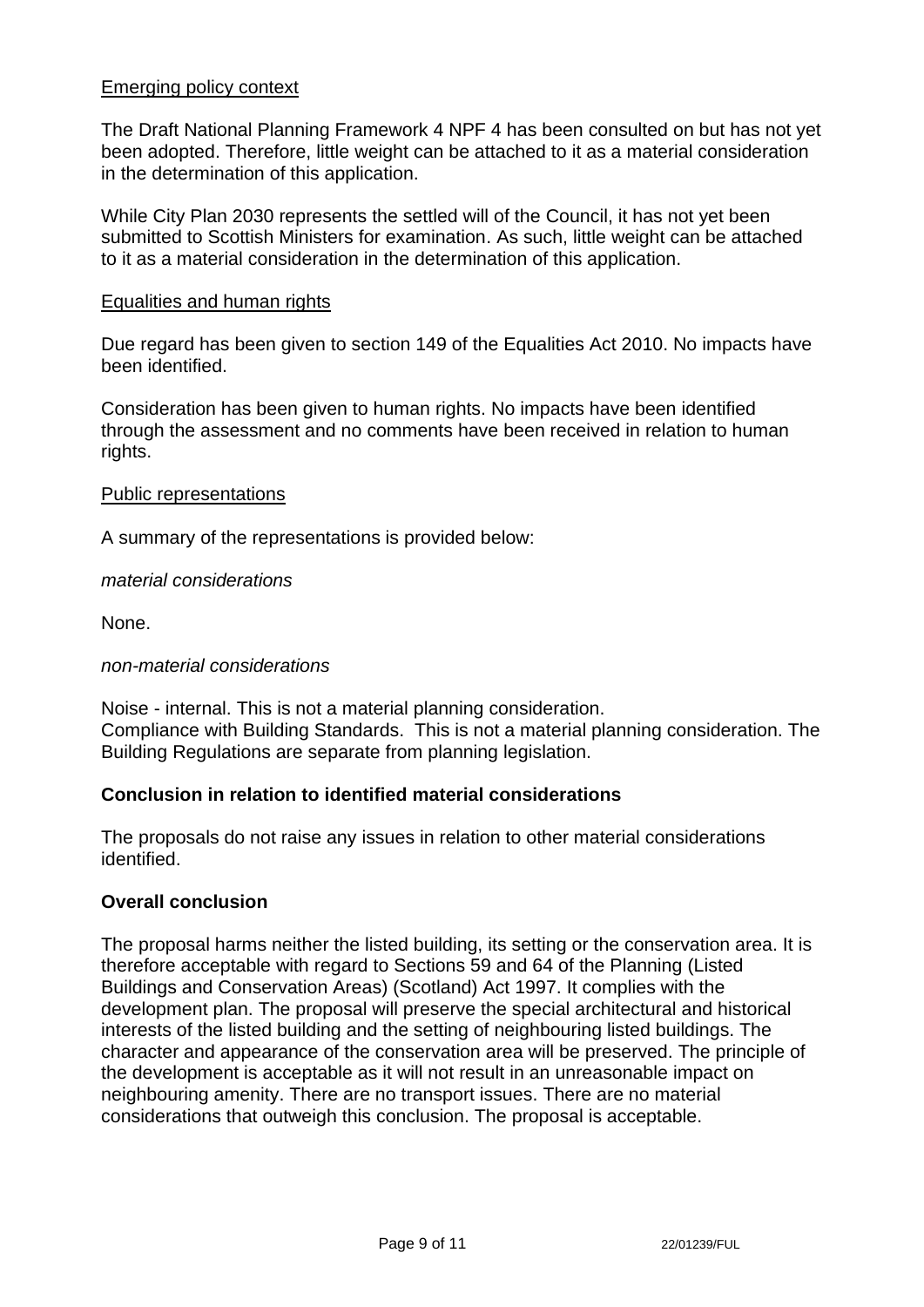# **Section C - Conditions/Reasons/Informatives**

The recommendation is subject to the following;

## **Informatives**

It should be noted that:

- 1. The development hereby permitted shall be commenced no later than the expiration of three years from the date of this consent.
- 2. No development shall take place on the site until a 'Notice of Initiation of Development' has been submitted to the Council stating the intended date on which the development is to commence. Failure to do so constitutes a breach of planning control, under Section 123(1) of the Town and Country Planning (Scotland) Act 1997.

#### **Background Reading/External References**

To view details of the application go to the [Planning Portal](https://citydev-portal.edinburgh.gov.uk/idoxpa-web/applicationDetails.do?activeTab=summary&keyVal=R8S2BFEWLR200)

**Further Information -** [Local Development Plan](https://www.edinburgh.gov.uk/local-development-plan-guidance-1/edinburgh-local-development-plan/1)

**Date Registered: 15 March 2022**

#### **Drawing Numbers/Scheme**

01.

Scheme 1

**David Givan Chief Planning Officer PLACE The City of Edinburgh Council**

Contact: Jackie McInnes, Planning officer E-mail:jackie.mcinnes@edinburgh.gov.uk

#### Appendix 1

## **Summary of Consultation Responses**

No consultations undertaken.